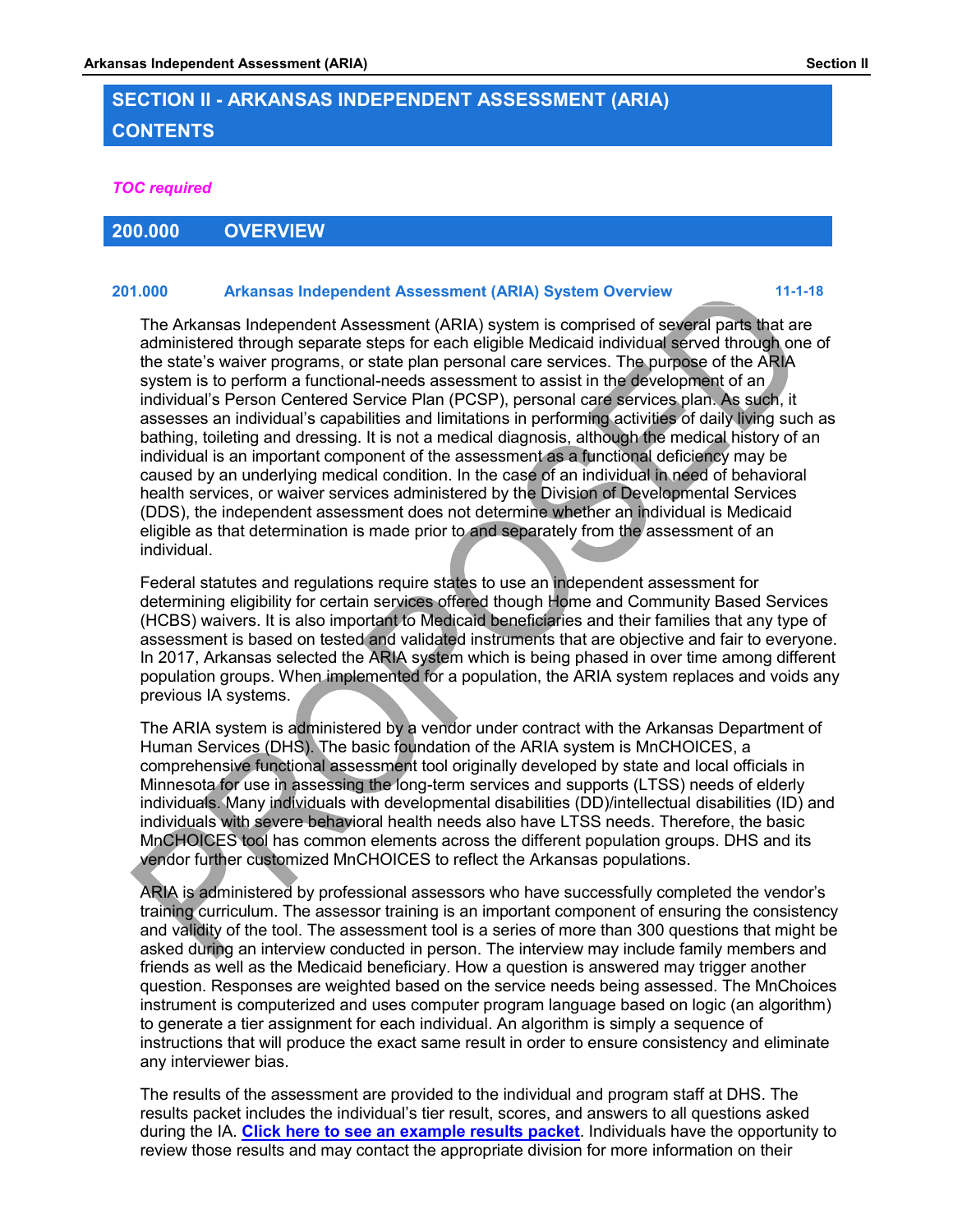individual results, including any explanations for how their scores were determined. Depending upon which program the individual participates in, the results may also be given to service providers. The results will assign an individual into a tier which subsequently is used to develop the individual's PCSP. The tiers and tiering logic are defined by DHS and are specific to the population served (personal care, DD/ID, BH). DHS and the vendor provide internal quality review of the IA results as part of the overall process. The tier definitions for each population group/waiver group are available in the respective section of this Manual. In the case of an individual whose services are delivered through the Provider-led Arkansas Shared Savings Entity (PASSE), the tier is used in the determination of the actuarially sound global payment made to the PASSE. Beginning January 1, 2019, each PASSE is responsible for its network of providers and payments to providers are based on the negotiated payment arrangements.

For beneficiaries receiving state plan personal care, the IA determines initial eligibility for services, then is used to inform the amount of services the beneficiary is to receive.

For clients who receive HCBS services, the IA results are used to develop the PCSP with the individual Medicaid beneficiary. The Medicaid beneficiary (or a parent or guardian on the individual's behalf) will sign the PCSP. Depending upon which program the individual participates in, department staff or a provider is responsible for ensuring the PCSP is implemented. The DHS ARIA vendor does not participate in the development of the PCSP, nor in the provision of services under the approved plan.

There are four key features of every Medicaid home and community based services (HCBS) waiver:

- A. It is an alternative to care in an institutional setting (hospital, nursing home, intermediate care facility for individuals with developmental disabilities), therefore the individual must require a level of services and supports that would otherwise require that the individual be admitted to an institutional setting;
- B. The state must assure that the individual's health and safety can be met in a noninstitutional setting;
- C. The cost of services and supports is cost effective in comparison to the cost of care in an institutional setting; and,
- D. The PCSP should reflect the preferences of the individual and must be signed by the individual or their designee.

The PCSP, as agreed to by the Medicaid beneficiary, therefore represents the final decision for setting the amount, duration and scope of HCBSs for that individual.

**201.100 Developmental Screen Overview 11-1-18**

Additionally, the vendor will perform developmental screens for children seeking admission into an Early Intervention Day Treatment (EIDT) program, the successor program to Developmental Day Treatment Clinic Services (DDTCS) and Child Health Management Services (CHMS) described in Act 1017 of 2013. Ark. Code Ann. § 20-48-1102. The implementation of the screening process supports Arkansas Medicaid's goal of using a tested and validated assessment tool that objectively evaluates an individual's need for services.

The developmental screen is the Battelle Developmental Inventory screening tool, which is a norm-referenced tool commonly used in the field to screen children for possible developmental delays. The state has established a broad baseline and will use this tool to screen children to determine if further evaluation for services is warranted. The screening results can also be used by the EIDT provider to further determine what evaluations for services a child should receive.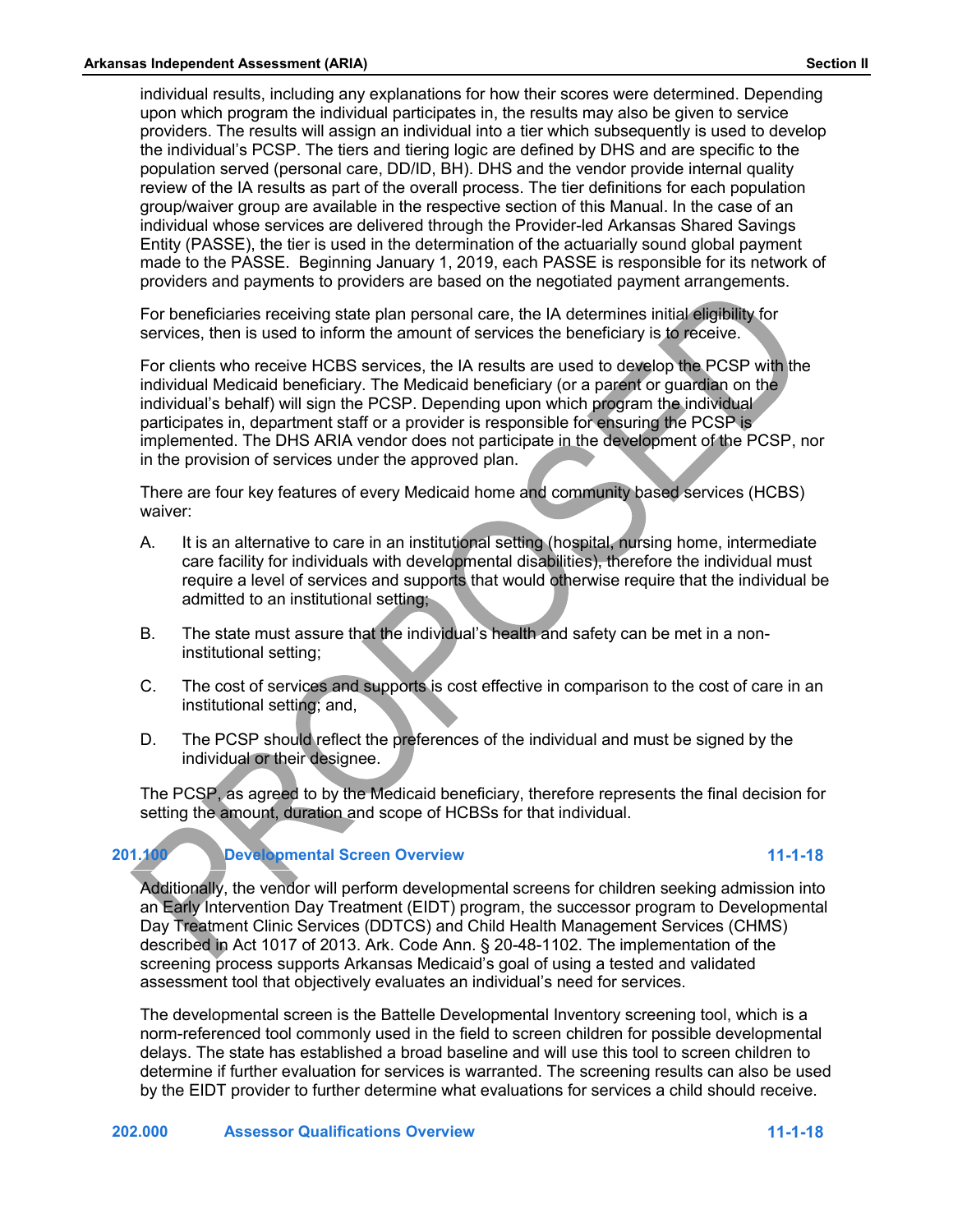All Assessors who perform IAs or developmental screens on behalf of the vendor must meet the following qualifications:

- A. At least one-year experience working directly with the population with whom they will administer the assessment
- B. Have the ability to request and verify information from individuals being assessed
- C. Culturally sensitive to individuals assessed
- D. Have the necessary knowledge, skills and abilities to successfully perform and manage Independent Assessments including organization, time management, ability to address difficult questions and problematic individuals, effective communication, and knowledge of adult learning strategies
- E. Linguistically competent in the language of the individual being assessed or in American Sign Language or with the assistance of non-verbal forms of communication, including assistive technology and other auxiliary aids, as appropriate to the individual assessed or use the services of a telephonic interpreter service or other equivalent means to conduct assessments
- F. Verify the information received from the individual and the individual's family members, caregivers, and/or guardians by cross-referencing all available information
- G. SHALL NOT be related by blood or marriage to the individual or to any paid caregiver of the individual, financially responsible for the individual empowered to make financial or health-related decision on behalf of the individual, and would not benefit financially from the provision of assessed needs

### **203.000 Appeals 11-1-18**

Appeal requests for the ARIA system must adhere to the policy set forth in the Medicaid Provider Manual Section 160.000 Administrative Reconsideration and Appeals which can be accessed at **<https://medicaid.mmis.arkansas.gov/Provider/Docs/all.aspx.>**

### **204.000 Severability 11-1-18**

Each section of this manual is severable from all others. If any section of this manual is held to be invalid, illegal or unenforceable, such determination shall not affect the validity of other sections in this manual and all such other sections shall remain in full force and effect. In such an event, all other sections shall be construed and enforced as if this section has not been included therein.

# **210.000 BEHAVIORAL HEALTH SERVICES**

### **210.100 Referral Process 11-1-18**

Independent Assessment (IA) referrals are initiated by Behavioral Health (BH) Service providers identifying a beneficiary who may require services in addition to behavioral health counseling services and medication management. Requests for functional assessment shall be transmitted to the Department of Human Services (DHS) or its designee. Supporting documentation related to treatment services necessary to address functional deficits may be provided.

DHS or its designee will review the request and make a determination to either:

A. Finalize a referral and sent it to the vendor for a BH IA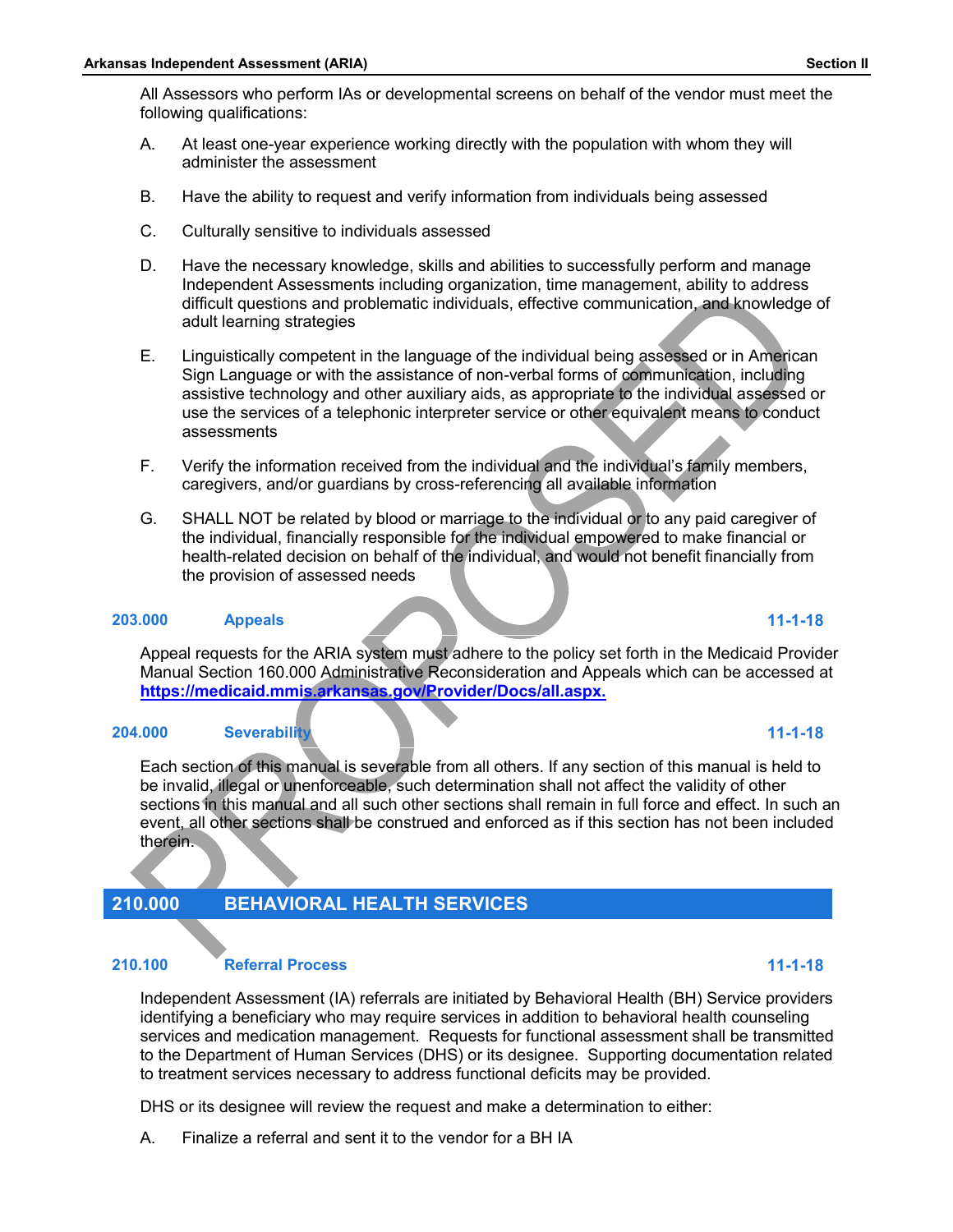- B. Provide notification to the requesting BH service provider that more information is needed
- C. Provide notification to the requesting entity

Reassessments will occur annually, unless a change in circumstances requires a new assessment.

### **210.200 Assessor Qualifications 11-1-18**

In addition to the qualifications listed in Section 102.000, BH assessors must have a four (4) year Bachelor's degree or be a Registered Nurse with at least one year of mental health experience.

### **210.300 Tiering 11-1-18**

- A. Tier definitions:
	- 1. Tier 1 means the score reflected that the individual can continue Counseling and Medication Management services but is not eligible for the additional array of services available in Tier 2 or Tier 3
	- 2. Tier 2 means the score reflected difficulties with certain behaviors allowing eligibility for a full array of non-residential services to help the beneficiary function in home and community settings and move towards recovery.
	- 3. Tier 3 means in the score reflected difficulties with certain behaviors allowing eligibility for a full array of services including 24 hours a day/7 days a week residential services, to help the beneficiary move towards reintegrating back into the community.
- B. Tier Logic
	- 1. Beneficiaries age 18 and over

|          | Tier 1 - Counseling and<br><b>Medication Management</b><br><b>Services</b> | Tier 2 - Counseling,<br><b>Medication Management, and</b><br><b>Support Services</b>           | Tier 3 - Counseling,<br><b>Medication Management,</b><br><b>Support, and Residential</b><br><b>Services</b> |
|----------|----------------------------------------------------------------------------|------------------------------------------------------------------------------------------------|-------------------------------------------------------------------------------------------------------------|
|          |                                                                            | <b>Criteria that will Trigger Tiers</b>                                                        |                                                                                                             |
|          | Does not meet criteria of<br>Tier 2 or Tier 3                              | Mental Health Diagnosis Score<br>of $4$                                                        | Mental Health Diagnosis<br>Score of 4                                                                       |
|          |                                                                            | <b>AND</b>                                                                                     | <b>AND</b>                                                                                                  |
|          |                                                                            | Intervention Score of 1 or 2 in<br>any ONE of the following<br><b>Psychosocial Subdomains:</b> | Intervention Score of 3 or 4<br>in any ONE of the following<br>Psychosocial Subdomains:                     |
|          |                                                                            | Injurious to Self                                                                              | Injurious to Self                                                                                           |
| Behavior |                                                                            | Aggressive Toward Others,<br><b>Physical Aggressive Toward</b><br>Others,                      | Aggressive Toward Others,<br>Physical Aggressive Toward<br>Others,                                          |
|          |                                                                            | <b>Verbal/Gestural Socially</b><br>Unacceptable Behavior                                       | <b>Verbal/Gestural Socially</b><br>Unacceptable Behavior                                                    |
|          |                                                                            | <b>Property Destruction</b>                                                                    | <b>Property Destruction</b>                                                                                 |
|          |                                                                            | Wandering/Elopement                                                                            | Wandering/Elopement                                                                                         |
|          |                                                                            | <b>PICA</b>                                                                                    | <b>PICA</b>                                                                                                 |
|          |                                                                            | OR                                                                                             |                                                                                                             |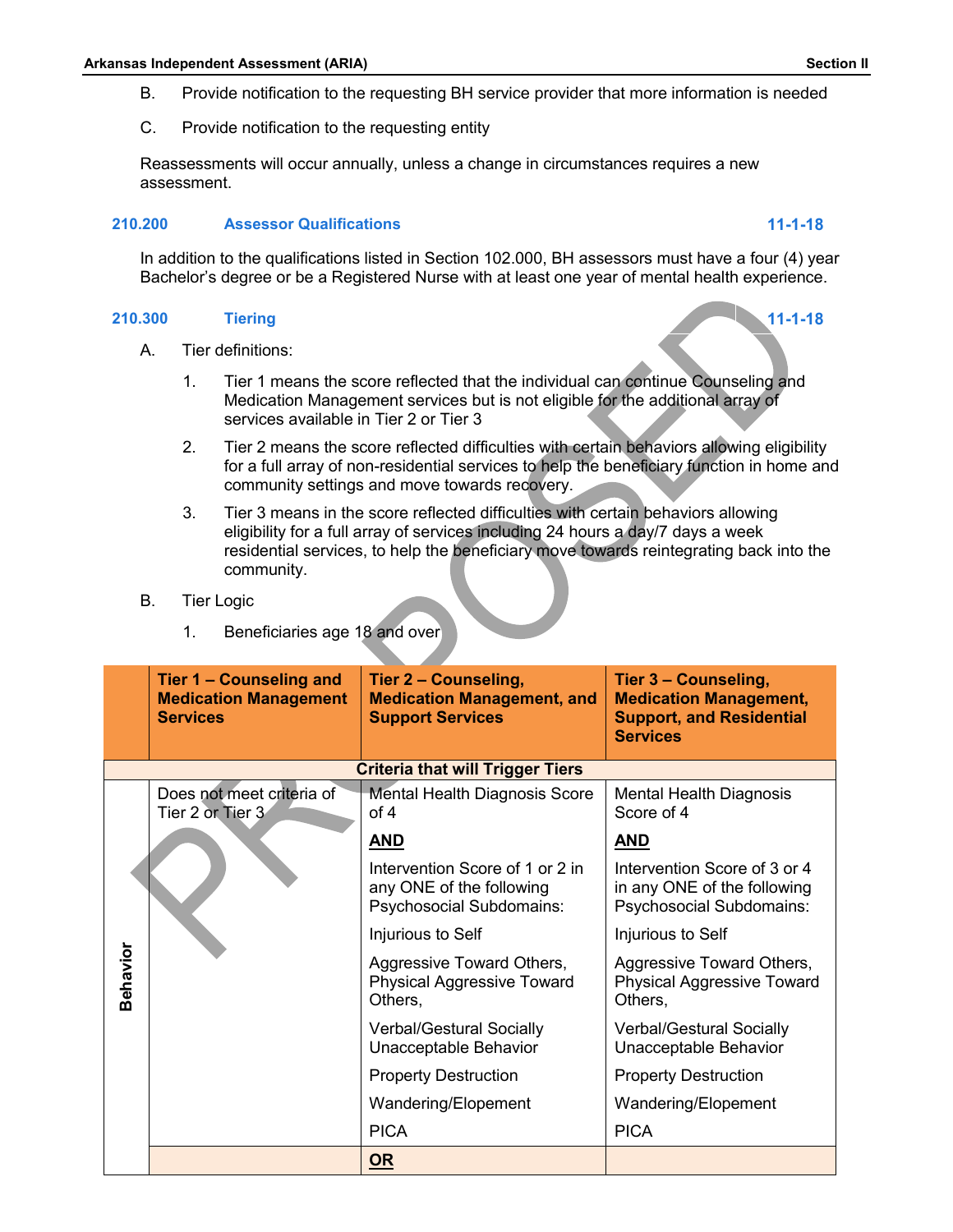| Mental Health Diagnosis Score<br>of 4                                                |  |
|--------------------------------------------------------------------------------------|--|
| <b>AND</b>                                                                           |  |
| Intervention Score of 3 or 4                                                         |  |
| <b>AND</b>                                                                           |  |
| Frequency Score of 4 or 5 in<br>any ONE of the following<br>Psychosocial Subdomains: |  |
| <b>Difficulties Regulating</b><br><b>Emotions</b>                                    |  |
| Susceptibility to Victimization                                                      |  |
| Withdrawal                                                                           |  |
| Agitation                                                                            |  |
| Impulsivity                                                                          |  |
| Intrusiveness                                                                        |  |
| OR                                                                                   |  |
| <b>Mental Health Diagnosis Score</b>                                                 |  |
| of 4                                                                                 |  |
| <b>AND</b>                                                                           |  |
| Intervention Score of 1, 2, 3 or<br>4                                                |  |
| <b>AND</b>                                                                           |  |
| Frequency Score of 1, 2, 3, 4                                                        |  |
| or 5 in the following                                                                |  |
| <b>Psychosocial Subdomain:</b>                                                       |  |
| <b>Psychotic Behaviors</b>                                                           |  |
| $OR$                                                                                 |  |
| <b>Mental Health Diagnosis Score</b><br>of 4                                         |  |
| <b>AND</b>                                                                           |  |
| Intervention Score of 4                                                              |  |
| <b>AND</b>                                                                           |  |
| Frequency Score of 4 or 5 in<br>the following Psychosocial<br>Subdomain:             |  |
| <b>Manic Behaviors</b>                                                               |  |
| OR                                                                                   |  |
| Mental Health Diagnosis Score<br>of 4                                                |  |
| <u>AND</u>                                                                           |  |
| PHQ-9 Score of 3 or 4                                                                |  |
| (Moderately Severe or Severe<br>Depression)                                          |  |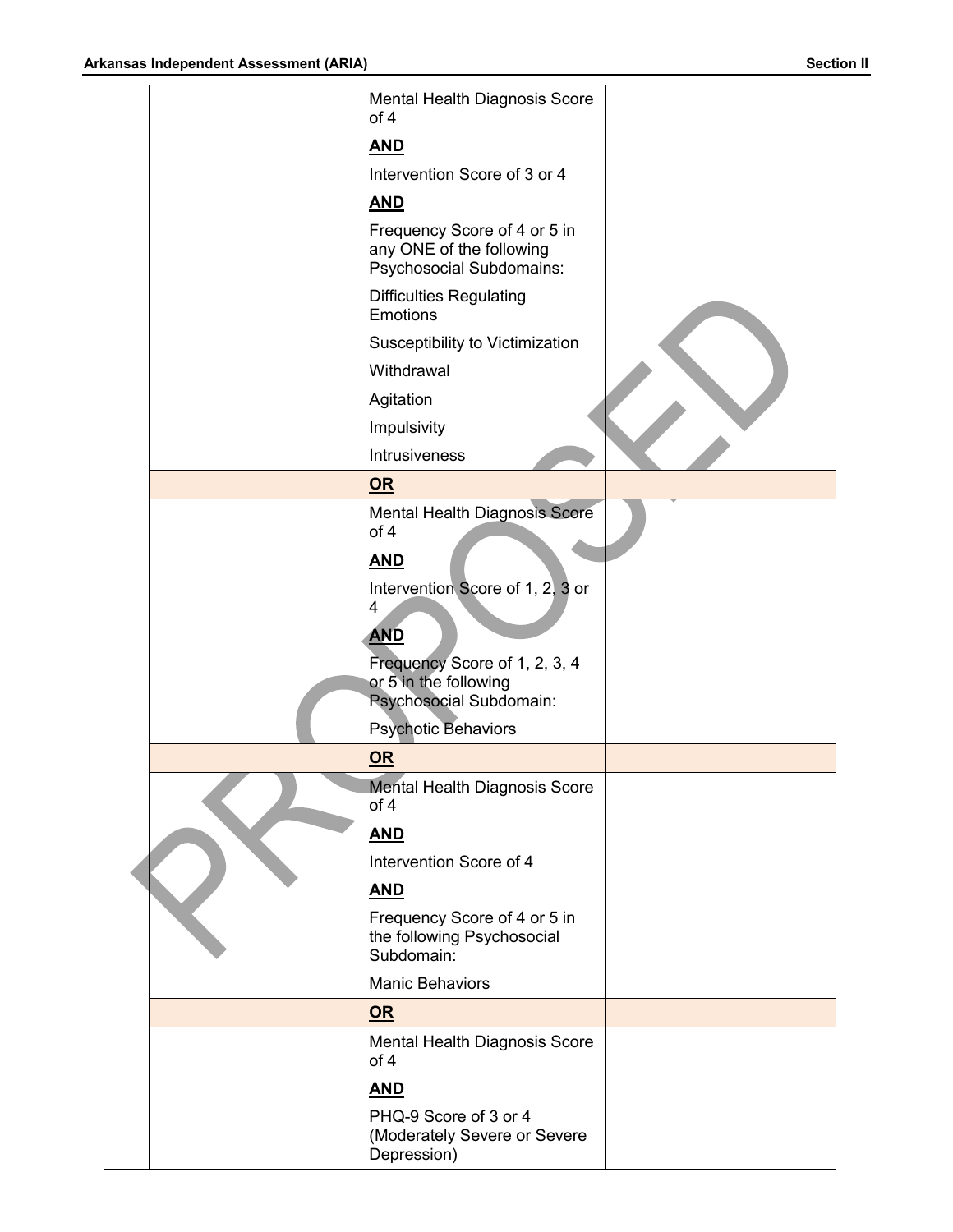Â

|  | $OR$                                         |  |
|--|----------------------------------------------|--|
|  | Geriatric Depression Score of 3<br>$(>=10)$  |  |
|  | OR                                           |  |
|  | Mental Health Diagnosis Score<br>of 4        |  |
|  | <b>AND</b>                                   |  |
|  | Substance Abuse or Alcohol<br>Use Score of 3 |  |

When you see "**AND"**, this means you must have a score in this area **AND** a score in another area. When you see "**OR**", this means you must have a score in this area **OR** a score in another area. 

2. Beneficiaries Under Age 18

|          | Tier 1 - Counseling and<br><b>Medication Management</b><br><b>Services</b> | Tier 2 - Counseling,<br><b>Medication Management, and</b><br><b>Support Services</b> | Tier 3 - Counseling,<br><b>Medication Management,</b><br><b>Support, and Residential</b><br><b>Services</b> |
|----------|----------------------------------------------------------------------------|--------------------------------------------------------------------------------------|-------------------------------------------------------------------------------------------------------------|
|          |                                                                            | <b>Criteria that will Trigger Tiers</b>                                              |                                                                                                             |
|          | Does not meet criteria of<br>Tier 2 or Tier 3                              | <b>Mental Health Diagnosis Score</b><br>$>= 2$                                       | <b>Mental Health Diagnosis</b><br>Score $>=2$                                                               |
|          |                                                                            | <b>AND</b>                                                                           | <b>AND</b>                                                                                                  |
|          |                                                                            | Injurious to Self:                                                                   | Injurious to Self:                                                                                          |
|          |                                                                            | Intervention Score of 1, 2 or 3                                                      | Intervention Score of 4                                                                                     |
|          |                                                                            | <b>AND</b>                                                                           | <b>AND</b>                                                                                                  |
|          |                                                                            | Frequency Score of 1, 2, 3, 4<br>or 5                                                | Frequency Score of 1, 2, 3, 4<br>or 5                                                                       |
|          |                                                                            | OR                                                                                   |                                                                                                             |
|          |                                                                            | Mental Health Diagnosis Score<br>$>=2$                                               | Mental Health Diagnosis<br>Score $>=2$                                                                      |
| Behavior |                                                                            | <b>AND</b>                                                                           | <b>AND</b>                                                                                                  |
|          |                                                                            | Aggressive Toward Others,<br>Physical:                                               | Aggressive Toward Others,<br>Physical:                                                                      |
|          |                                                                            | Intervention Score of 1, 2 or 3                                                      | Intervention Score of 4                                                                                     |
|          |                                                                            | <b>AND</b>                                                                           | <b>AND</b>                                                                                                  |
|          |                                                                            | Frequency Score of 1, 2, 3, 4<br>or 5                                                | Frequency Score of 2, 3, 4 or<br>5                                                                          |
|          |                                                                            | <b>OR</b>                                                                            |                                                                                                             |
|          |                                                                            | Mental Health Diagnosis Score<br>$>=2$                                               | <b>Mental Health Diagnosis</b><br>Score $>=2$                                                               |
|          |                                                                            | <b>AND</b>                                                                           | <b>AND</b>                                                                                                  |
|          |                                                                            | Intervention Score of 3 or 4                                                         | Psychotic Behaviors:                                                                                        |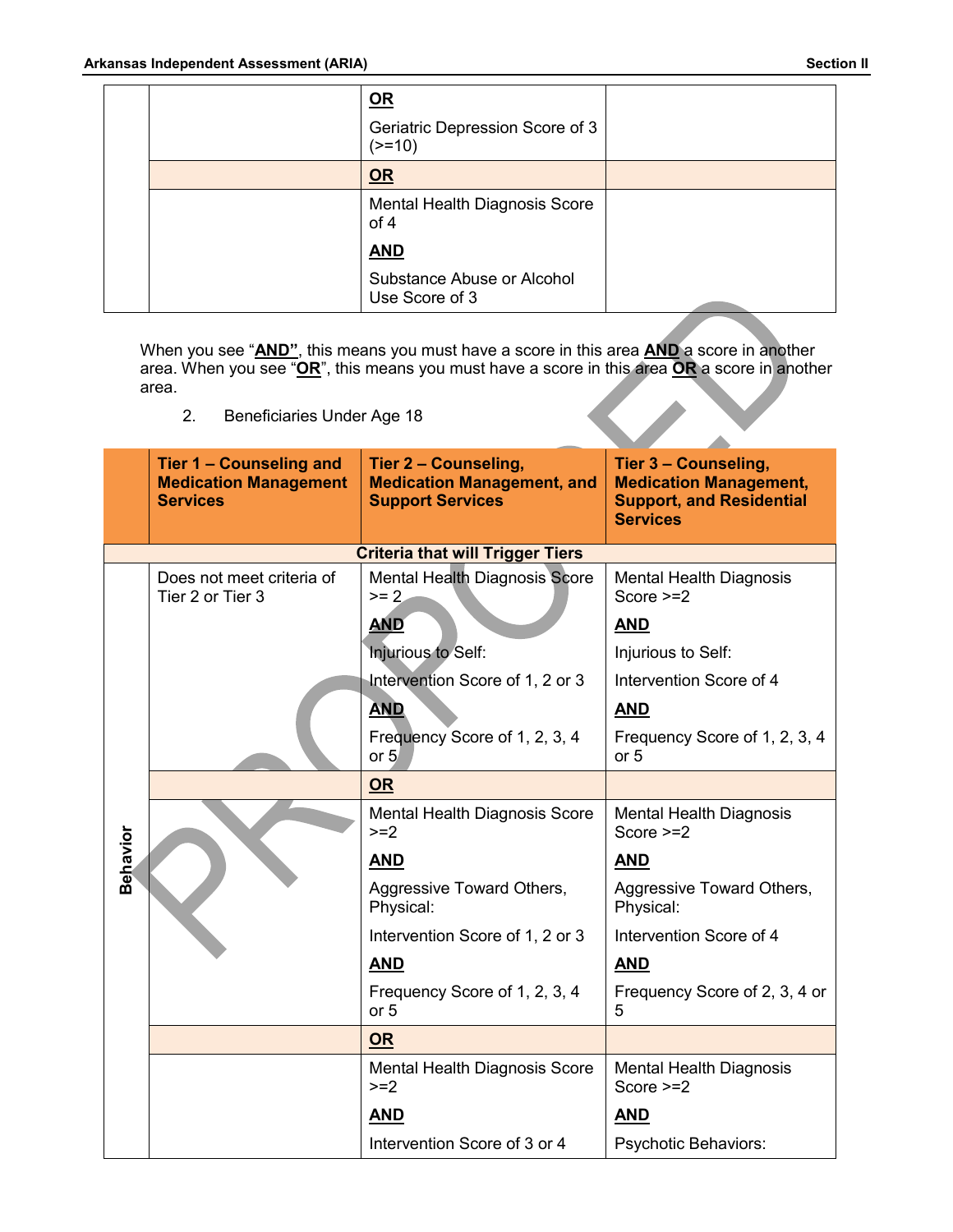|  | <b>AND</b>                                                                               | Intervention Score of 3 or 4 |
|--|------------------------------------------------------------------------------------------|------------------------------|
|  | Frequency Score of 2, 3, 4, or                                                           | <b>AND</b>                   |
|  | 5                                                                                        | Frequency Score of 3, 4 or 5 |
|  | in any ONE of the following<br><b>Psychosocial Subdomains:</b>                           |                              |
|  | Aggressive Toward Others,<br>Verbal/Gestural                                             |                              |
|  | Wandering/Elopement                                                                      |                              |
|  | OR                                                                                       |                              |
|  | Mental Health Diagnosis Score<br>$>=2$                                                   |                              |
|  | <b>AND</b>                                                                               |                              |
|  | Intervention Score of 2, 3 or 4                                                          |                              |
|  | <b>AND</b>                                                                               |                              |
|  | Frequency Score of 2, 3, 4, or<br>5                                                      |                              |
|  | in any ONE of the following<br><b>Psychosocial Subdomains:</b>                           |                              |
|  | Socially Unacceptable<br><b>Behavior</b>                                                 |                              |
|  | <b>Property Destruction</b>                                                              |                              |
|  |                                                                                          |                              |
|  | <b>OR</b>                                                                                |                              |
|  | <b>Mental Health Diagnosis Score</b>                                                     |                              |
|  | $>= 2$                                                                                   |                              |
|  | <b>AND</b>                                                                               |                              |
|  | Intervention Score of 3 or 4                                                             |                              |
|  | <b>AND</b>                                                                               |                              |
|  | Frequency Score of 3, 4, or 5<br>in any ONE of the following<br>Psychosocial Subdomains: |                              |
|  | Agitation                                                                                |                              |
|  | Anxiety                                                                                  |                              |
|  | <b>Difficulties Regulating</b><br><b>Emotions</b>                                        |                              |
|  | Impulsivity                                                                              |                              |
|  | Injury to Others, Unintentional                                                          |                              |
|  | <b>Manic Behaviors</b>                                                                   |                              |
|  | Susceptibility to Victimization                                                          |                              |
|  | Withdrawal                                                                               |                              |
|  | OR                                                                                       |                              |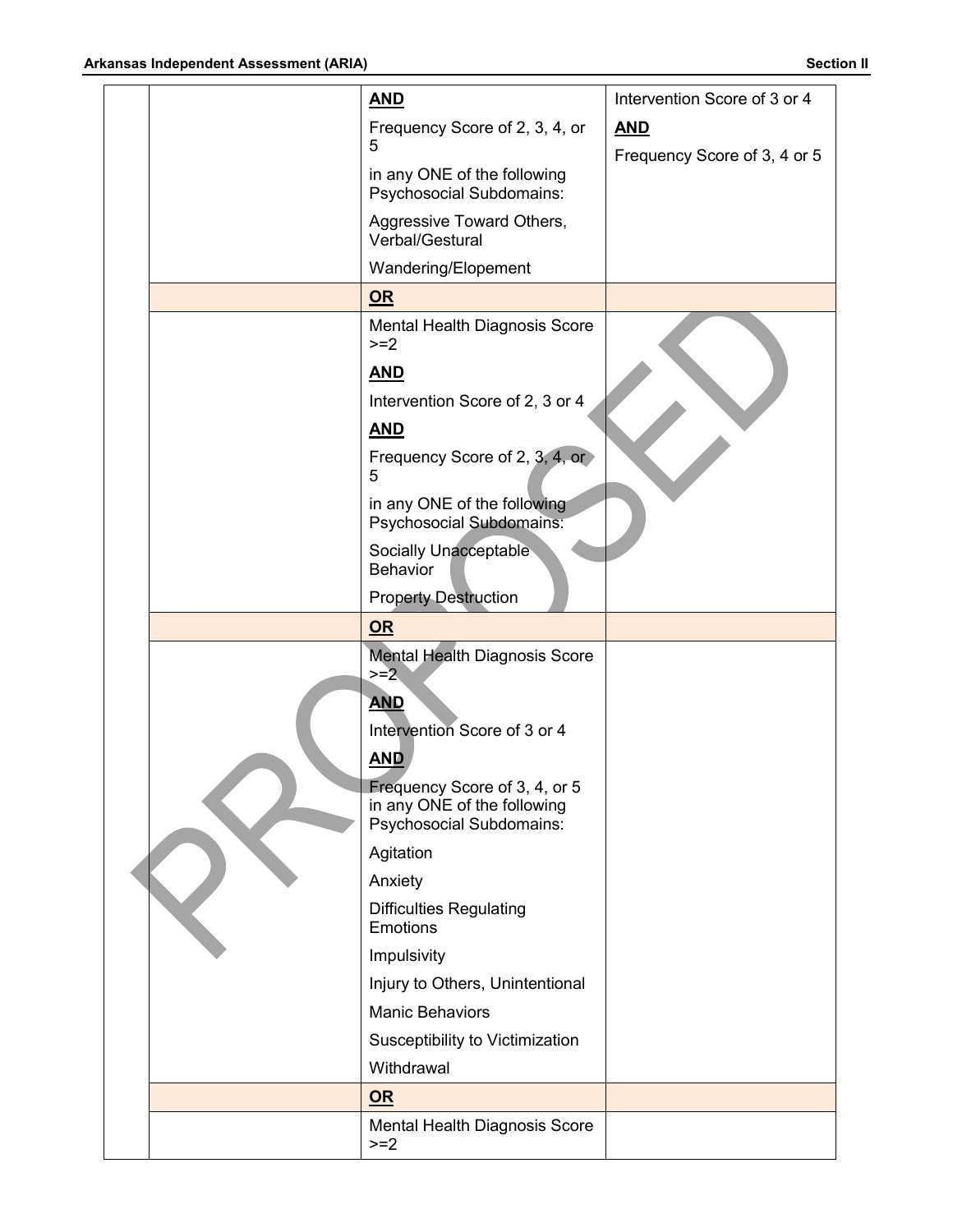|  | <b>AND</b>                                                    |  |
|--|---------------------------------------------------------------|--|
|  | PICA:                                                         |  |
|  | Intervention Score of 4                                       |  |
|  | OR                                                            |  |
|  | Mental Health Diagnosis Score<br>$>=2$                        |  |
|  | <b>AND</b>                                                    |  |
|  | Intrusiveness:                                                |  |
|  | Intervention Score of 3 or 4                                  |  |
|  | <b>AND</b>                                                    |  |
|  | Frequency Score of 4 or 5                                     |  |
|  | OR                                                            |  |
|  | Mental Health Diagnosis Score<br>> 2                          |  |
|  | <b>AND</b>                                                    |  |
|  | <b>Psychotic Behaviors:</b>                                   |  |
|  | Intervention Score of 1 or 2                                  |  |
|  | <b>AND</b><br>Frequency Score of 1 or 2                       |  |
|  | OR                                                            |  |
|  | <b>Mental Health Diagnosis Score</b><br>$> = 2$               |  |
|  | <b>AND</b>                                                    |  |
|  | Psychosocial Subdomain<br>Score $>=5$ and $<=7$<br><b>AND</b> |  |
|  | <b>Pediatric Symptom Checklist</b><br>Score >15               |  |



### **210.400 Possible Outcomes 11-1-18**

A. For a beneficiary receiving a Tier 1 determination:

1. Eligible for Counseling and Medication Management services and may continue Tier 1 services with a certified behavioral health service provider.

- 2. Not eligible for Tier 2 or Tier 3 services.
- 3. Not eligible for auto-assignment to a Provider-led Arkansas Shared Savings Entity (PASSE) or to continue participation with a PASSE.
- B. For a beneficiary receiving a Tier 2 determination:
	- 1. Eligible for services contained in Tier 1 and Tier 2.
	- 2. Not eligible for Tier 3 services.
	- 3. Eligible for auto-assignment to a PASSE or to continue participation with a PASSE.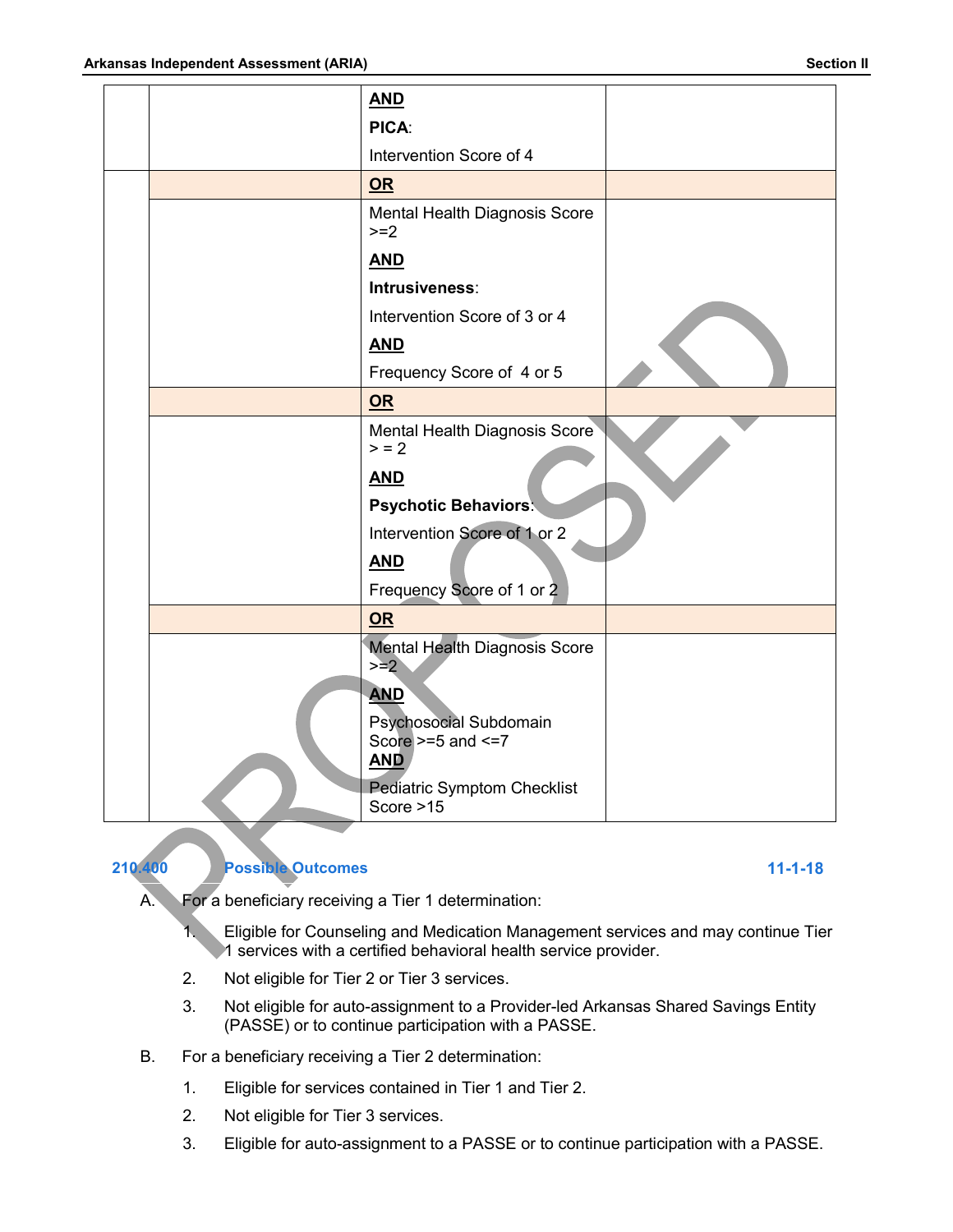- a. On January 1, 2019, the PASSE will receive a PMPM that corresponds to the determined rate for the assigned tier.
- b. The PASSE will be responsible for providing care coordination an assisting the beneficiary in accessing all needed services and, after January 1, 2019, for providing those services.
- C. For a beneficiary receiving a Tier 3 determination:
	- 1. Eligible for services contained in Tier 1, Tier 2 and Tier 3.
	- 2. Eligible for auto-assignment to a PASSE or to continue participation with a PASSE.
		- a. On January 1, 2019, the PASSE will receive a PMPM that corresponds to the determined rate for the assigned tier.
		- b. The PASSE will be responsible for providing care coordination and assisting the beneficiary in accessing all needed services and, after January 1, 2019, for ensuring those services are provided.

### **220.000 DEVELOPMENTAL / INTELLECTUAL DISABILITIES SERVICES**

### **220.100 Independent Assessment Referral Process 11-1-18**

- A. Independent Assessment (IA) referrals are initiated by the Division of Developmental Disabilities (DDS) when a beneficiary has been determined, at one time, to meet the institutional level of care. DDS will send the referral for a Developmental Disabilities (DD) Assessment to the current IA Vendor. DDS will make IA referrals for the following populations:
	- 1. Clients receiving services under the Community and Employment Supports (CES) 1915(c) Home and Community Based Services Waiver.
	- 2. Clients on the CES Waiver Waitlist.
	- 3. Clients applying for or currently living in a private Intermediate Care Facility (ICF) for individuals with intellectual or developmental disabilities.
	- 4. Clients who are applying for placement at a state-run Human Development Center  $(HDC)$ .

To continue to receive services within these populations, all individuals referred will have to undergo the Independent Assessment.

B. All populations, except for those served at an HDC, will be reassessed every three (3) years.

1. An individual can be reassessed at any time if there is a change of circumstances that requires a new assessment.

2. Individuals in an HDC will be assessed or reassessed if they are seeking transition into the community.

### **220.200 Assessor Qualifications 11-1-18**

In addition to the qualifications listed in Section 202.000, DD assessors must have at least twoyears' experience with the ID/DD population and meet the qualifications of a Qualified Developmental Disability Professional (QDDP).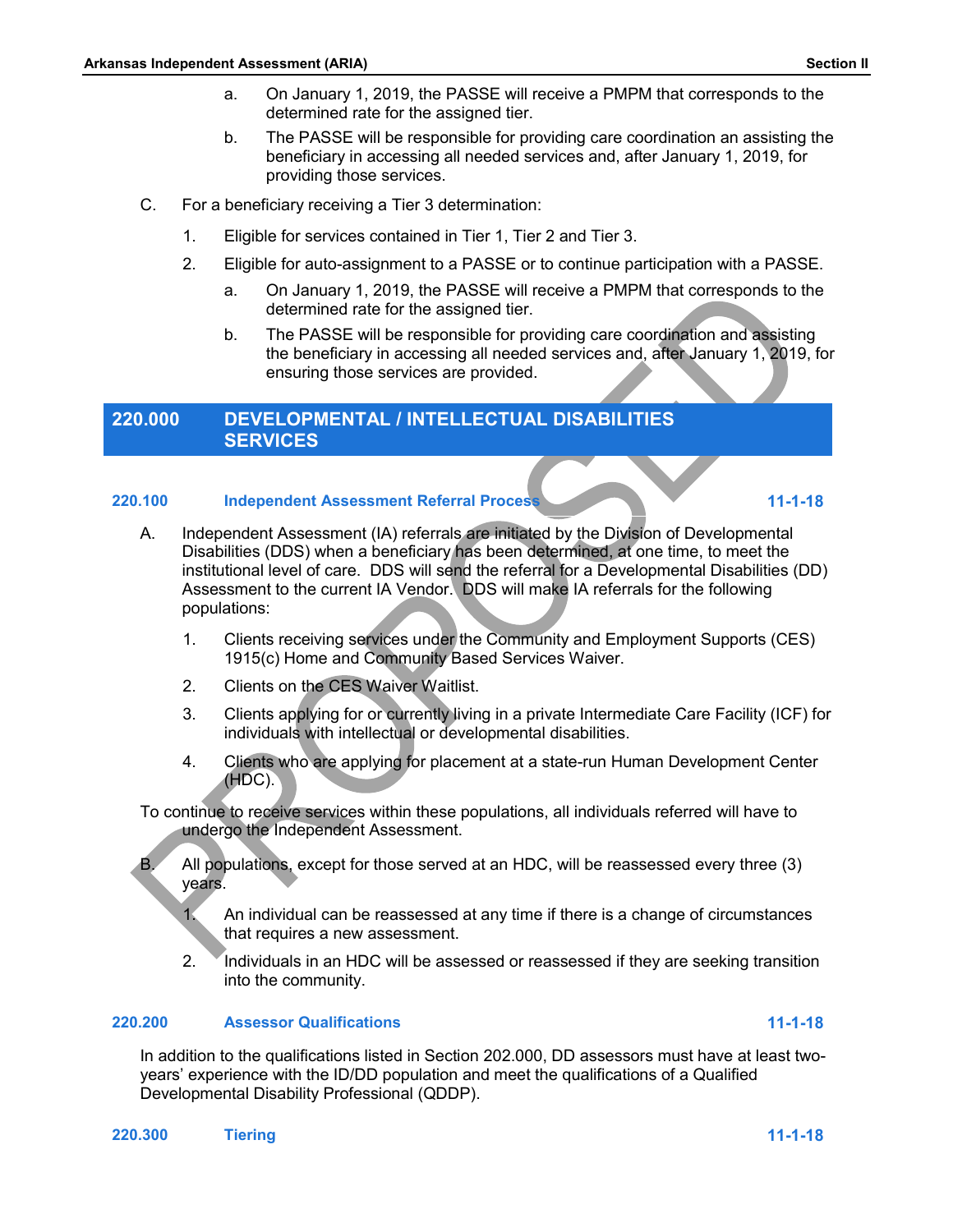- A. Tier Definitions:
	- 1. Tier 2 means that the beneficiary scored high enough in certain areas to be eligible for paid services and supports.
	- 2. Tier 3 means that the beneficiary scored high enough in certain areas to be eligible for the most intensive level of services, **including 24 hours a day/7 days a week** paid supports and services.
- B. Tiering Logic:
	- 1. DDS Tier Logic is organized by categories of need, as follows:
		- a. Safety: Your ability to remain safe and out of harm's way
		- b. Behavior: behaviors that could place you or others in harm's way
		- c. Self-Care: Your ability to take care of yourself, like bathing yourself, getting dressed, preparing your meals, shopping, or going to the bathroom

| <b>Tier 2: Institutional Level of Care</b>                      | Tier 3: Institutional Level of Care and may<br>need 24 hours a day 7 days a week paid<br>supports and services to maintain current<br>placement |
|-----------------------------------------------------------------|-------------------------------------------------------------------------------------------------------------------------------------------------|
| <b>Safety Level High</b>                                        | A. [Self-Preservation Score > = 16                                                                                                              |
| A. [Self-Preservation Score > = 4                               | <b>AND</b>                                                                                                                                      |
| <b>AND</b>                                                      | B. Caregiving Capacity/Risk Score = 11                                                                                                          |
| B. Caregiving Capacity/Risk Score $> 56$                        | <b>AND</b>                                                                                                                                      |
| <b>AND</b>                                                      | C. Caregiving/Natural Supports Score of =                                                                                                       |
| C. Caregiving/Natural Supports Score $>$ = 6                    |                                                                                                                                                 |
| <b>AND</b>                                                      | <b>AND</b>                                                                                                                                      |
| D. Mental Status Evaluation Score (in the<br>home) = $3$ or $4$ | D. Mental Status Evaluation Score (in the<br>home) Score = $5$                                                                                  |
| <b>AND</b>                                                      | <b>AND</b>                                                                                                                                      |
| E. Mental Status Evaluation Score (in the<br>community) = $2$ ] | E. Mental Status Evaluation Score (in the<br>community) Score = $3$ ]                                                                           |
| <b>Safety Level Medium</b>                                      |                                                                                                                                                 |
| A. [Self-Preservation Score > = 4                               |                                                                                                                                                 |
| <b>AND</b>                                                      |                                                                                                                                                 |
| B. Caregiving Capacity/Risk Score $> 56$                        |                                                                                                                                                 |
| <b>AND</b>                                                      |                                                                                                                                                 |
| C. Caregiving/Natural Supports Score $>$ = 6                    |                                                                                                                                                 |
| <b>AND</b>                                                      |                                                                                                                                                 |
| D. Mental Status Evaluation Score (in the<br>$home) = 2$        |                                                                                                                                                 |
| <b>AND</b>                                                      |                                                                                                                                                 |
| E. Mental Status Evaluation Score (in the<br>community) = $2$ ] |                                                                                                                                                 |
| <b>Safety Level Low</b>                                         |                                                                                                                                                 |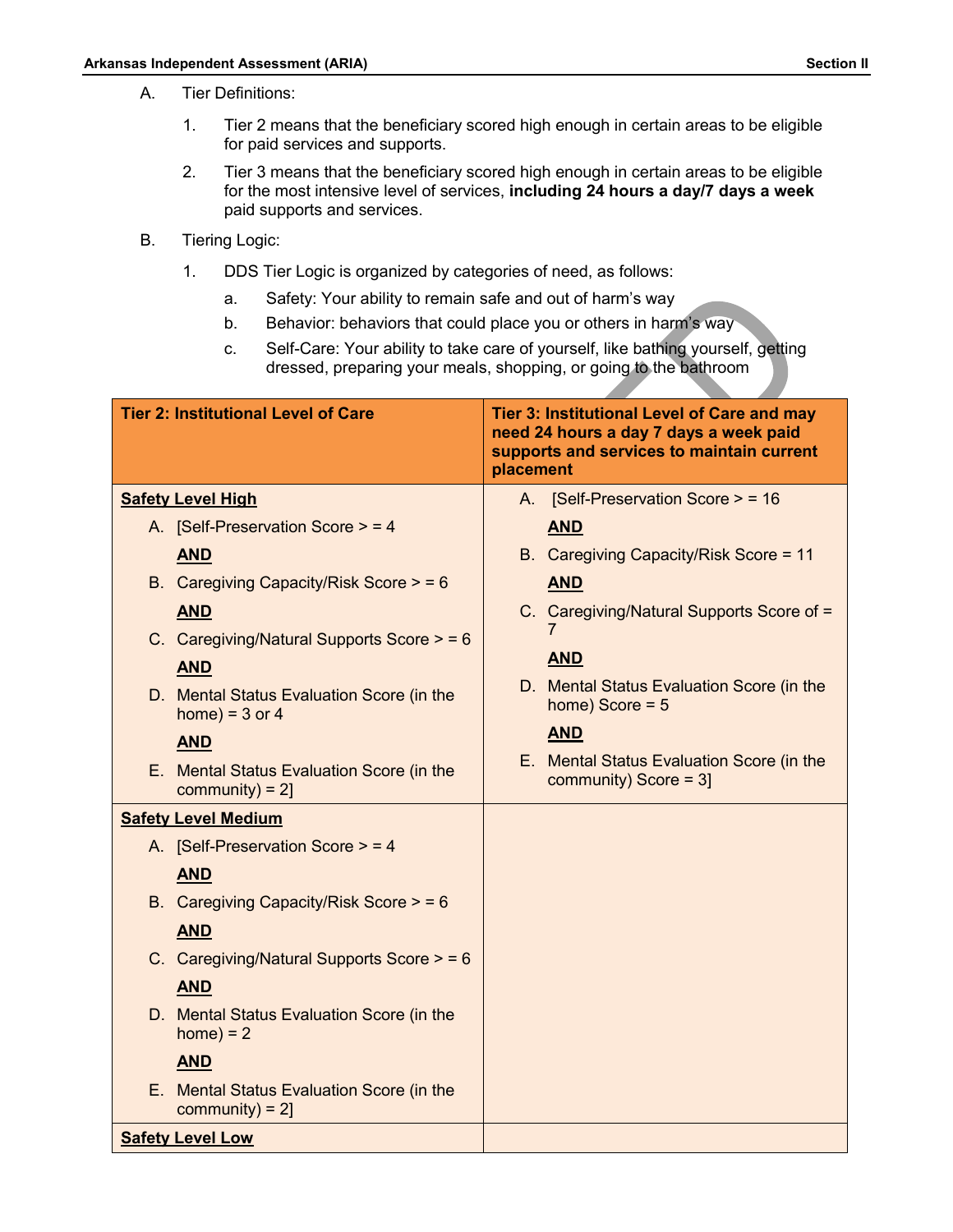|    | A. [Self-Preservation Score $>$ = 4                                                                     |                                                                                                           |
|----|---------------------------------------------------------------------------------------------------------|-----------------------------------------------------------------------------------------------------------|
|    | <b>AND</b>                                                                                              |                                                                                                           |
|    | B. Caregiving Capacity/Risk Score $> 56$                                                                |                                                                                                           |
|    | <b>AND</b>                                                                                              |                                                                                                           |
|    | C. Caregiving/Natural Supports Score $>$ = 6                                                            |                                                                                                           |
|    | <b>AND</b>                                                                                              |                                                                                                           |
|    | D. Mental Status Evaluation Score (in the<br>$home) = 1$                                                |                                                                                                           |
|    | <b>AND</b>                                                                                              |                                                                                                           |
|    | E. Mental Status Evaluation Score (in the<br>community) Score = $1$ ]                                   |                                                                                                           |
|    | <b>Behavior Level High</b>                                                                              | <b>Behavior Level High</b>                                                                                |
|    | A. [Neurodevelopmental Score of 2                                                                       | A. [Neurodevelopmental Score of 2                                                                         |
|    | <b>AND</b>                                                                                              | <b>AND</b>                                                                                                |
|    | B. Psychosocial Subdomain Score of $>$ = 5<br>$-$ < = 7 in at least ONE of the following<br>Subdomains: | B. Psychosocial Subdomain Score of $>$ = 8<br>- < = 9 in at least TWO of the following<br>Subdomains:     |
|    | Aggressive Toward Others, Physical;                                                                     | Aggressive Toward Others, Physical;                                                                       |
|    | Injurious to Self;                                                                                      | Injurious to Self;                                                                                        |
|    | Manic Behaviors;                                                                                        | Manic Behaviors;                                                                                          |
|    | PICA;                                                                                                   | PICA;                                                                                                     |
|    | Property Destruction;                                                                                   | <b>Property Destruction;</b>                                                                              |
|    | Psychotic Behaviors;                                                                                    | Psychotic Behaviors;                                                                                      |
|    | Susceptibility to Victimization;                                                                        | Susceptibility to Victimization;                                                                          |
|    | Wandering/Elopement;                                                                                    | Wandering/Elopement                                                                                       |
|    | <b>AND</b>                                                                                              | <u>OR</u>                                                                                                 |
|    | C. Caregiving Capacity/Risk Score of $> 56$                                                             | A. [Neurodevelopmental Score of 2                                                                         |
|    | <u>AND</u>                                                                                              | <b>AND</b>                                                                                                |
|    | D. Caregiving/Natural Supports Score of ><br>$= 5$ ]<br>OR                                              | B. Psychosocial Subdomain Score of $>$ = 8<br>$-$ < = 9 in at least THREE of the<br>following Subdomains: |
| А. | [Neurodevelopmental Score of 2                                                                          | <b>Aggressive Toward Others</b><br>Verbal/Gestural;                                                       |
|    | <u>AND</u>                                                                                              | Agitation;                                                                                                |
|    | B. Psychosocial Subdomain Score of $>$ = 5<br>- < = 7 in at least THREE of the following                | Anxiety;                                                                                                  |
|    | Subdomains:                                                                                             | <b>Difficulties Regulating Emotions;</b>                                                                  |
|    | Aggressive Toward Others,                                                                               | Impulsivity;                                                                                              |
|    | Verbal/Gestural;                                                                                        | Injury to Others (Unintentional);                                                                         |
|    | Agitation;                                                                                              | Intrusiveness;                                                                                            |
|    | Anxiety                                                                                                 | Legal Involvement;                                                                                        |
|    | <b>Difficulties Regulating Emotions;</b>                                                                | Socially Unacceptable Behavior;                                                                           |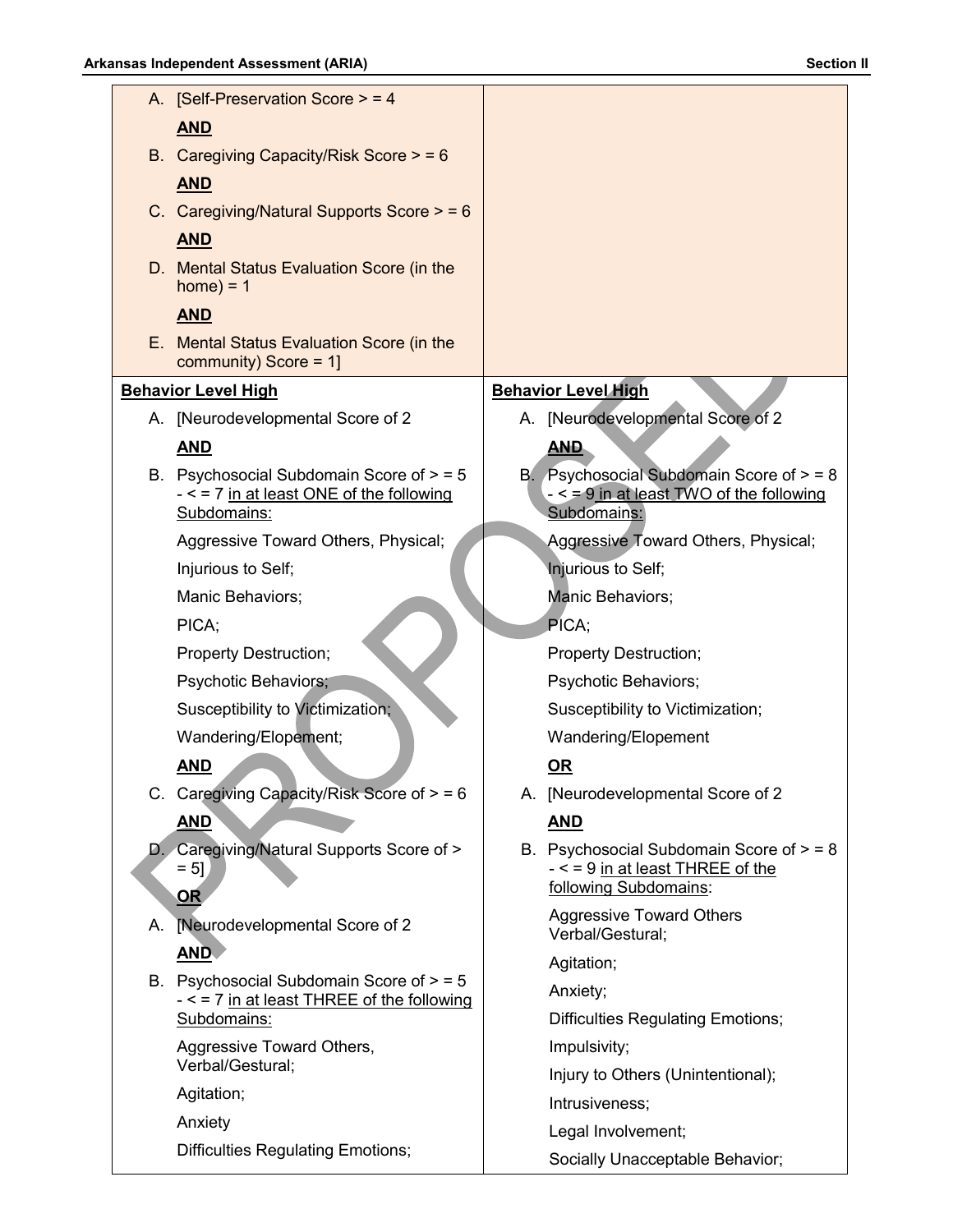|    | Impulsivity;                                                                                            |    | Verbal/Gestural;                                                                                        |
|----|---------------------------------------------------------------------------------------------------------|----|---------------------------------------------------------------------------------------------------------|
|    | Injury to Others (Unintentional);                                                                       |    | Withdrawal                                                                                              |
|    | Intrusiveness;                                                                                          |    |                                                                                                         |
|    | Legal Involvement;                                                                                      |    |                                                                                                         |
|    | Socially Unacceptable Behavior;                                                                         |    |                                                                                                         |
|    | Withdrawal                                                                                              |    |                                                                                                         |
|    | C. AND at least one of the following scores:                                                            |    |                                                                                                         |
|    | Caregiving Capacity/Risk Score of $>$ = 9                                                               |    |                                                                                                         |
|    | Caregiving/Natural Supports Score of ><br>$= 5$ ]                                                       |    |                                                                                                         |
|    | <b>Behavior Level Low</b>                                                                               |    | <b>Behavior Level Low</b>                                                                               |
|    | A. [Neurodevelopmental Score of 2                                                                       |    | A. [Neurodevelopmental Score of 2                                                                       |
|    | <b>AND</b>                                                                                              |    | <b>AND</b>                                                                                              |
|    | B. Psychosocial Subdomain Score of $>$ = 3<br>$-$ < = 4 in at least ONE of the following<br>Subdomains: |    | B. Psychosocial Subdomain Score of $>$ = 8<br>$-$ < = 9 in at least ONE of the following<br>Subdomains: |
|    | Aggressive Toward Others, Physical;                                                                     |    | Aggressive Toward Others, Physical;                                                                     |
|    | Injurious to Self;                                                                                      |    | <b>Injurious to Self;</b>                                                                               |
|    | <b>Manic Behaviors</b>                                                                                  |    | Manic Behaviors;                                                                                        |
|    | PICA;                                                                                                   |    | PICA;                                                                                                   |
|    | Property Destruction;                                                                                   |    | Property Destruction;                                                                                   |
|    | Psychotic Behaviors;                                                                                    |    | Psychotic Behaviors;                                                                                    |
|    | Susceptibility to Victimization;                                                                        |    | Susceptibility to Victimization;                                                                        |
|    | Wandering/Elopement                                                                                     |    | Wandering/Elopement]                                                                                    |
|    | C. AND at least one of the following scores:                                                            |    | <u>OR</u>                                                                                               |
|    | Caregiving Capacity/Risk Score of < = 8                                                                 | A. | [Neurodevelopmental Score of 2                                                                          |
|    | Caregiving/Natural Supports Score of <                                                                  |    | <b>AND</b>                                                                                              |
| Α. | $= 3$ ]<br>OR<br>[Neurodevelopmental Score of 2                                                         | В. | Psychosocial Subdomain Score of > = 8<br>$-$ < = 9 in at least TWO of the following<br>Subdomains:      |
|    | <b>AND</b>                                                                                              |    | Aggressive Toward Others,                                                                               |
|    | B. Psychosocial Subdomain Score of >=5-                                                                 |    | Verbal/Gestural;                                                                                        |
|    | <= 7 in at least one of the following                                                                   |    | Agitation;                                                                                              |
|    | Subdomains:                                                                                             |    | Anxiety;                                                                                                |
|    | Aggressive Toward Others,<br>Verbal/Gestural;                                                           |    | <b>Difficulties Regulating Emotions;</b>                                                                |
|    |                                                                                                         |    | Impulsivity;                                                                                            |
|    | Agitation;                                                                                              |    | Injury to Others (Unintentional);                                                                       |
|    | Anxiety                                                                                                 |    | Intrusiveness;                                                                                          |
|    | <b>Difficulties Regulating Emotions;</b>                                                                |    | Legal Involvement;                                                                                      |
|    | Impulsivity;                                                                                            |    | Socially Unacceptable Behavior;                                                                         |
|    | Injury to Others (Unintentional);                                                                       |    |                                                                                                         |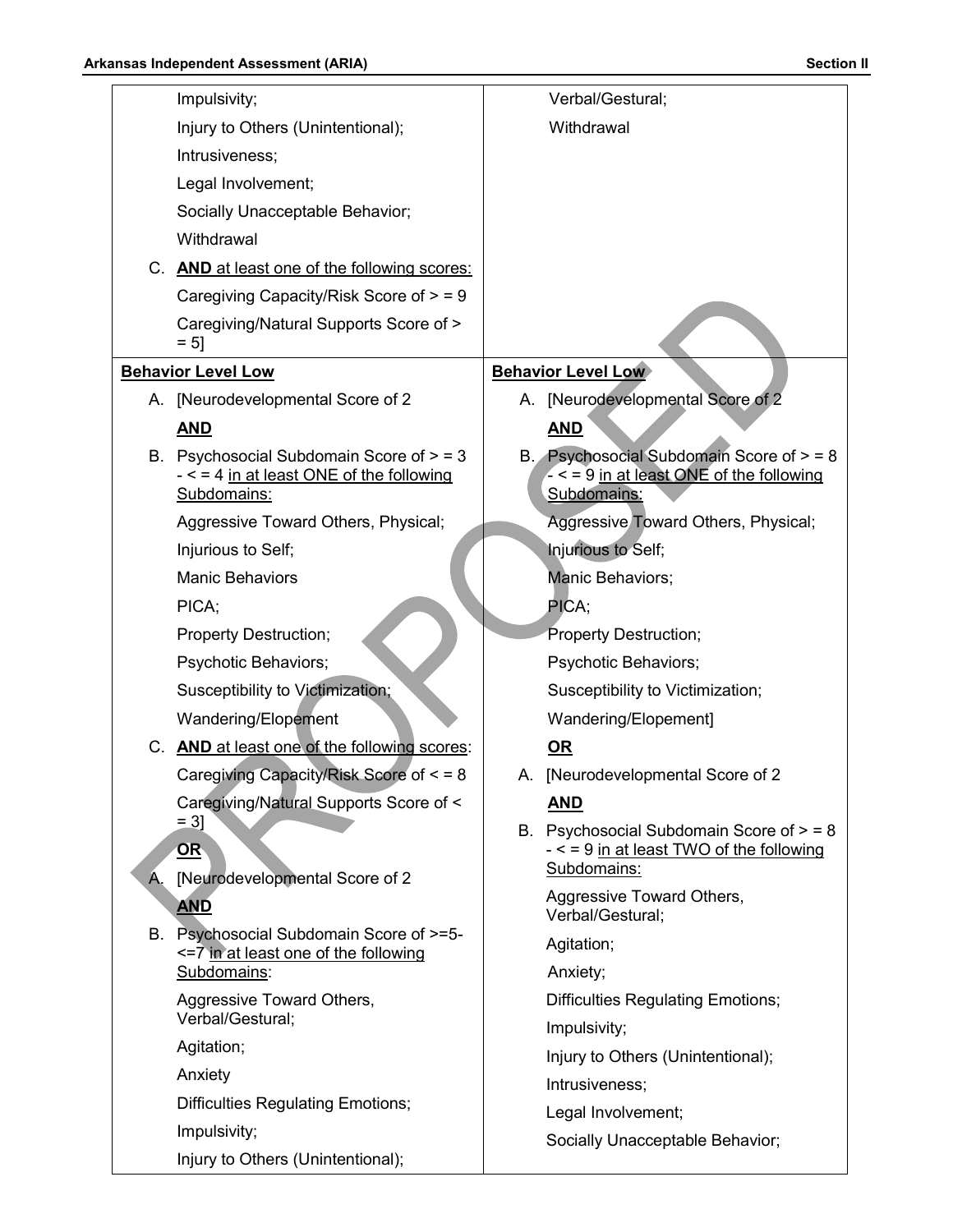| Intrusiveness;                                                | Withdrawal]                                  |
|---------------------------------------------------------------|----------------------------------------------|
| Legal Involvement;                                            |                                              |
| Socially Unacceptable Behavior;                               |                                              |
| Withdrawal                                                    |                                              |
| C. AND at least one of the following scores:                  |                                              |
| Caregiving Capacity/Risk Score of $\leq$ = 8                  |                                              |
| Caregiving/Natural Supports Score of <<br>$= 31$              |                                              |
| <b>Self-Care Level High</b>                                   | <b>Self-Care Level High</b>                  |
| A. [Neurodevelopmental Score of 2                             | A. [Neurodevelopmental Score of 2            |
| <b>AND</b>                                                    | <b>AND</b>                                   |
| B. Scores within stated range in at least                     | B. Treatments/Monitoring Score of at least   |
| <b>THREE of any of the following:</b>                         | $\overline{2}$                               |
| 1. $ADL's$ :                                                  | C. AND at least one of the following         |
| Score of at least 4 in Eating                                 | scores:                                      |
| Score of at least 5 in Bathing                                | Caregiving Capacity/Risk Score > = 10        |
| Score of at least 4 in Dressing                               | Caregiving/Natural Supports Score of =<br>7] |
| Score of at least 3 in Toileting                              |                                              |
| Score of at least 4 in Mobility                               |                                              |
| Score of at least 4 in Transfers                              |                                              |
| 2. Functional Communication:                                  |                                              |
| Score of 2 or 3 in Functional<br>Communication                |                                              |
| 3. IADLs:                                                     |                                              |
| Score of 3 in any of the following<br><b>IADLs</b>            |                                              |
| (Meal Preparation, Housekeeping,<br>Finances, Shopping)       |                                              |
| 4. Safety:                                                    |                                              |
| Self-Preservation Score of >=4                                |                                              |
| <b>AND</b> a score in at least one of the<br>following areas: |                                              |
| Caregiving Capacity/Risk Score of ><br>$= 9$                  |                                              |
| <b>Caregiving/Natural Supports Score</b><br>of $>$ = 4        |                                              |
| [Treatment/Monitoring Score of at<br>least 2]                 |                                              |
| <b>Self-Care Level Medium</b>                                 |                                              |
| A. [Neurodevelopmental Score of 2                             |                                              |
| <b>AND</b>                                                    |                                              |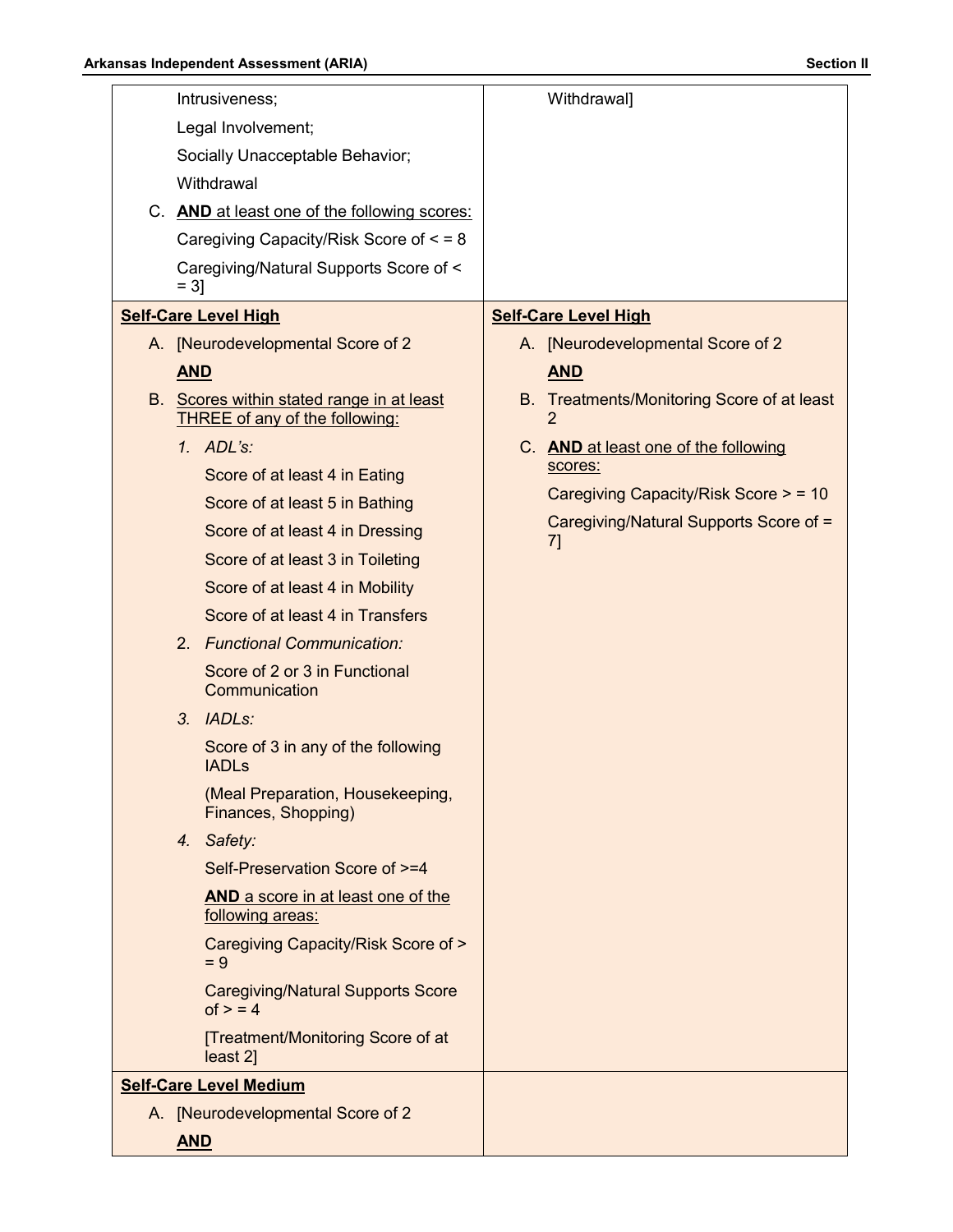| B. Scores within stated range in at least<br>THREE of any of the following:                        |                                                                                             |
|----------------------------------------------------------------------------------------------------|---------------------------------------------------------------------------------------------|
| 1. ADLs:                                                                                           |                                                                                             |
| Score of 1-11 in Eating                                                                            |                                                                                             |
| Score of 1-11 in Bathing                                                                           |                                                                                             |
| Score of 1-10 in Dressing                                                                          |                                                                                             |
| Score of 1-11 in Toileting                                                                         |                                                                                             |
| Score of 1-10 in Mobility                                                                          |                                                                                             |
| Score of 1-10 in Transfers                                                                         |                                                                                             |
| 2. Functional Communication:                                                                       |                                                                                             |
| Score of 1 in Functional<br>Communication                                                          |                                                                                             |
| 3. IADLs                                                                                           |                                                                                             |
| Score of 3 in any of the following<br>IADL <sub>s</sub> :                                          |                                                                                             |
| (Meal Preparation, Housekeeping,<br>Finances, Shopping)                                            |                                                                                             |
| 4. Safety:                                                                                         |                                                                                             |
| Self-Preservation Score of $>$ = 2                                                                 |                                                                                             |
| AND a score in at least one of the<br>following areas:                                             |                                                                                             |
| Caregiving Capacity/Risk Score of ><br>$= 9$                                                       |                                                                                             |
| <b>Caregiving/Natural Supports Score</b><br>$of > 4$ ]                                             |                                                                                             |
| <b>Self-Care Level Low</b>                                                                         | <b>Self-Care Level Low</b>                                                                  |
| A. [Neurodevelopmental Score of 2                                                                  | A. [Neurodevelopmental Score of 2                                                           |
| <b>AND</b>                                                                                         | <b>AND</b>                                                                                  |
| B. Scores within stated range in at least<br><b>THREE of any of the following</b><br>combinations: | B. Scores within stated range in at least<br>THREE of any of the following<br>combinations: |
| Score of 1-11 in Eating                                                                            | Score of at least 4 in Eating                                                               |
| Score of 1-11 in Bathing                                                                           | Score of at least 5 in Bathing                                                              |
| Score of 1-10 in Dressing                                                                          | Score of at least 4 in Dressing                                                             |
| Score of 1-11 in Toileting                                                                         | Score of at least 3 in Toileting                                                            |
| Score of 1-10 in Mobility                                                                          | Score of at least 4 in Mobility                                                             |
| Score of 1-10 in Transfers]                                                                        | Score of at least 4 in Transfers                                                            |
| <b>OR</b>                                                                                          | C. AND at least one of the following                                                        |
| [Neurodevelopmental Score of 2                                                                     | scores:                                                                                     |
| <b>AND</b>                                                                                         | Caregiving Capacity/Risk Score of >=<br>10                                                  |
| Score of >=1 in any of the following:                                                              | Caregiving/Natural Supports Score of 7]                                                     |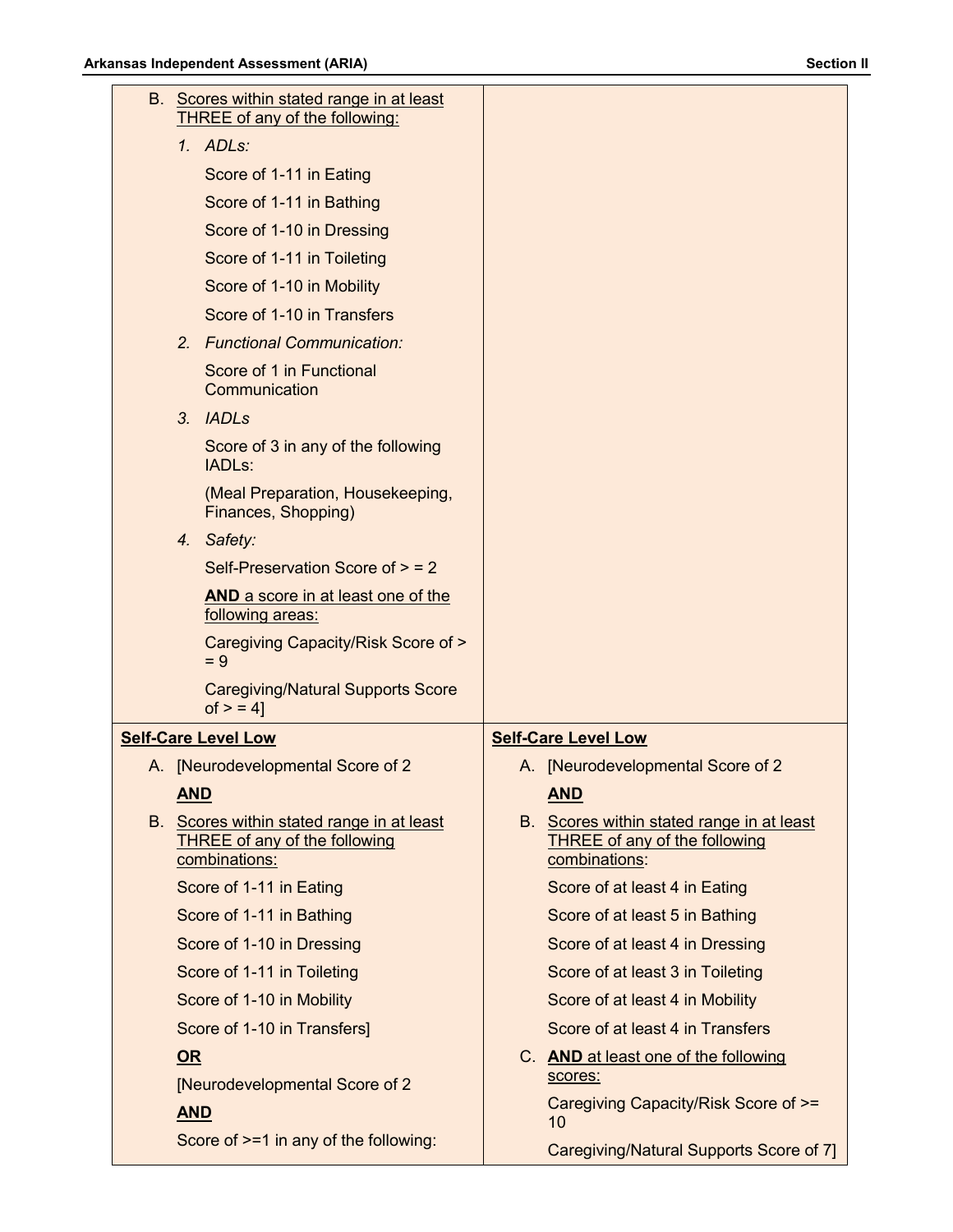IADLs (Meal Preparation, Housekeeping, Finances, Shopping)]

When you see "**AND"**, this means you must have a score in this area **AND** a score in another area. When you see "**OR**", this means you must have a score in this area **OR** a score in another area.

### **220.300 Possible Outcomes 11-1-18**

A. For beneficiaries on the CES Waiver, Waiver Waitlist, or in an ICF:

Both Tier 2 and Tier 3 determinations will result in the beneficiary being eligible for autoassignment to a PASSE or to continue participation with a PASSE.

- 1. On January 1, 2019, the PASSE will receive a PMPM that corresponds to the determined rate for the assigned tier.
- 2. The PASSE will be responsible for providing care coordination and assisting the beneficiary in accessing all eligible services and, after January 1, 2019, for ensuring those services are delivered.
- B. For beneficiaries seeking admission to an HDC:
	- 1. Tier 2 Determination:
		- a. Not eligible for admission into an HDC, will be conditionally admitted to begin transitioning to community settings.
		- b. Eligible for auto-assignment to a PASSE or to continue participation with a PASSE.
			- i. After January 1, 2019, the PASSE will receive a PMPM that corresponds to the determined rate for the assigned tier.
			- ii. The PASSE will be responsible for providing care coordination and assisting the beneficiary in accessing all eligible services and, after January 1, 2019, for ensuring those services are provided.
	- 2. Tier 3 Determination:
		- a. Eligible for HDC admission.
		- b. Not eligible for auto-assignment to a PASSE or to continue participation with a PASSE, if the client chooses admission to the HDC.
- C. If the beneficiary does not receive a tier on the assessment, the vendor will refer him or her back to DDS for re-evaluation of institutional level of care.

### **220.400 Developmental Screens 11-1-18**

All children birth through the eighth birthday, who are seeking initial enrollment or reenrollment in an Early Intervention Day Treatment (EIDT), or the predecessor programs, Developmental Day Treatment Clinic Services (DDTCS) or Child Health Management Services (CHMS) on or after July 1, 2018, must undergo a developmental screen to determine the necessity of further evaluation.

A provider can request that a child be "opted-out" of the screening process. An opt-out request will be approved if:

- A. The child has one of the following diagnoses:
	- 1. Intellectual disability;
	- 2. Epilepsy/Seizure disorder;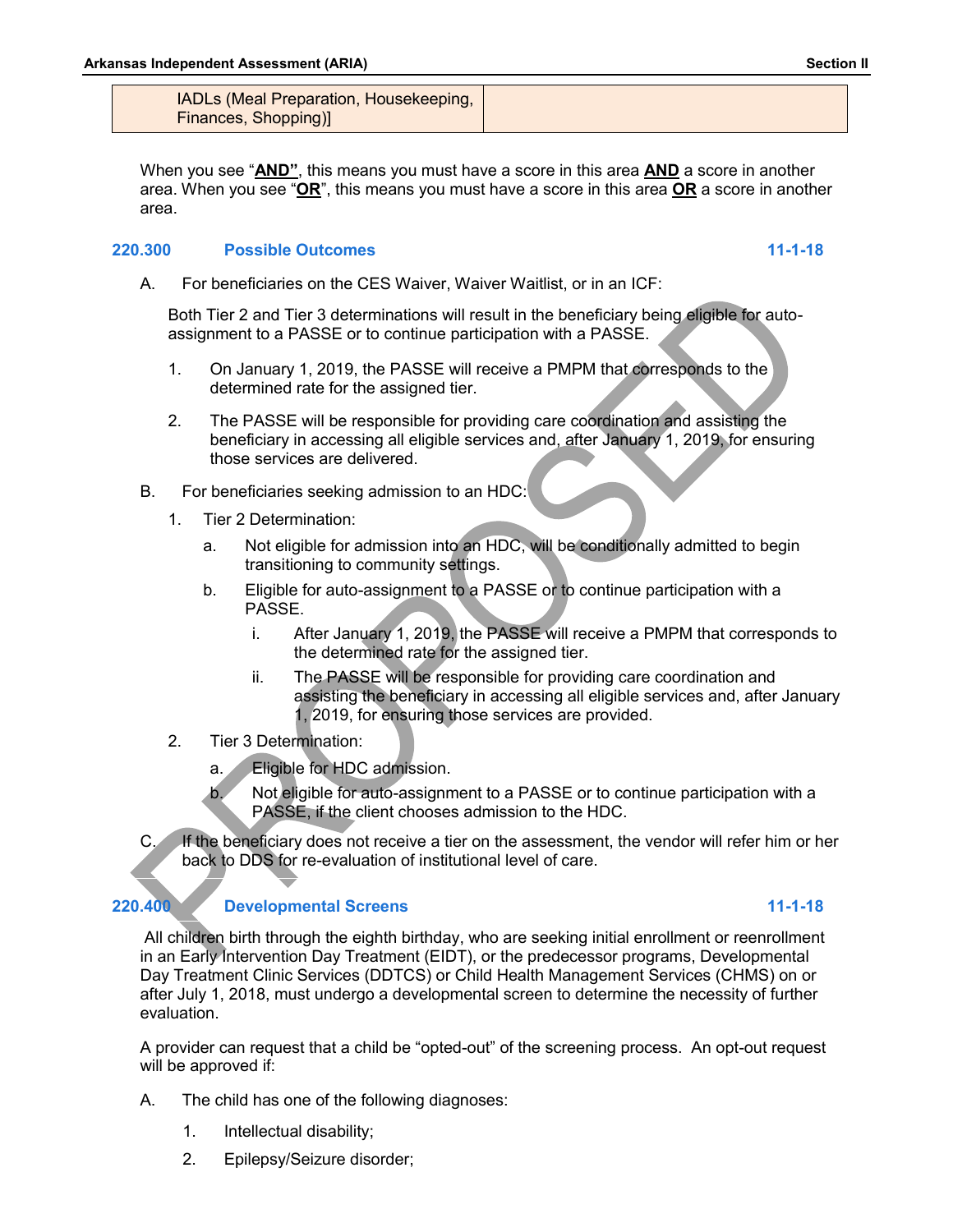- 3. Cerebral palsy;
- 4. Down Syndrome;
- 5. Spina Bifida; or
- 6. Autism Spectrum Disorder
- B. The diagnosis is documented on a record that is signed and dated by a physician.

### **220.410 Battelle Developmental Inventory Screen 11-1-18**

- A. The screening tool that will be used by the vendor is the most recent edition of the Battelle Developmental Inventory (BDI) Screening Tool. The BDI screens children in the following five domains: adaptive, personal/social, communication, motor, and cognitive.
- B. Definitions used for the screening process:
	- 1. Cut Score The lowest score a beneficiary could have for that age range and standard deviation in order to pass a particular domain.
	- 2. Pass The child's raw score is higher than the cut score, and the child is not referred for further evaluation
	- 3. Refer The child's raw score is lower than the cut score, and the child is referred for further evaluation of service need
	- 4. Age Equivalent Score The age at which the raw score for a subdomain is typical
	- 5. Raw Score Is the score the child actually received on that domain. It is compared to the cut score to determine if the child receives a pass or refer.
	- 6. Standard Deviation A measurement used to quantify the amount of variation; the standard deviation will be applied to the child's raw score so that their score can be compared to the score of a child with typical development.
- C. The standard deviation of -1.5 will be applied to all raw scores. Any score that is more than 1.5 standard deviations below that of a child with typical development will be referred for further evaluation for EIDT services.
- D. Assessors who administer the Battelle Developmental Inventory screen must meet the qualifications of a DD assessor, listed in Section X20.200 and undergo training specific to administering the tool.

# **220.420 Referral Process 11-1-18**

- BDI referrals are initiated by EIDT providers when a family or guardian is seeking EIDT day habilitation services for a child who may need those service. No EIDT day habilitation or assessment services can be billed until a child is referred for further evaluation by the BDI or is approved for an opt-out, as described in section 220.400. Requests for screens or opt-out requests must be entered at **<https://ar-ia.force.com/providerportal/s/>**.
- B. For a request for a BDI screen, the vendor will have fourteen (14) days from the date of the referral to complete the screen. The vendor will schedule at least two days a month to be onsite at each EIDT provider's facility to complete BDIs for all referrals received before the cut-off date. The cut-off date is two (2) business days prior to the scheduled onsite visit by the vendor.
- C. Opt-out requests submitted through the portal link above will be reviewed by DHS staff to determine if it meets the criteria set out in section 220.400 above.
	- 1. If the Opt-Out request is approved by DHS, the vendor will send a results letter to the family indicating that the child may be referred for further evaluation.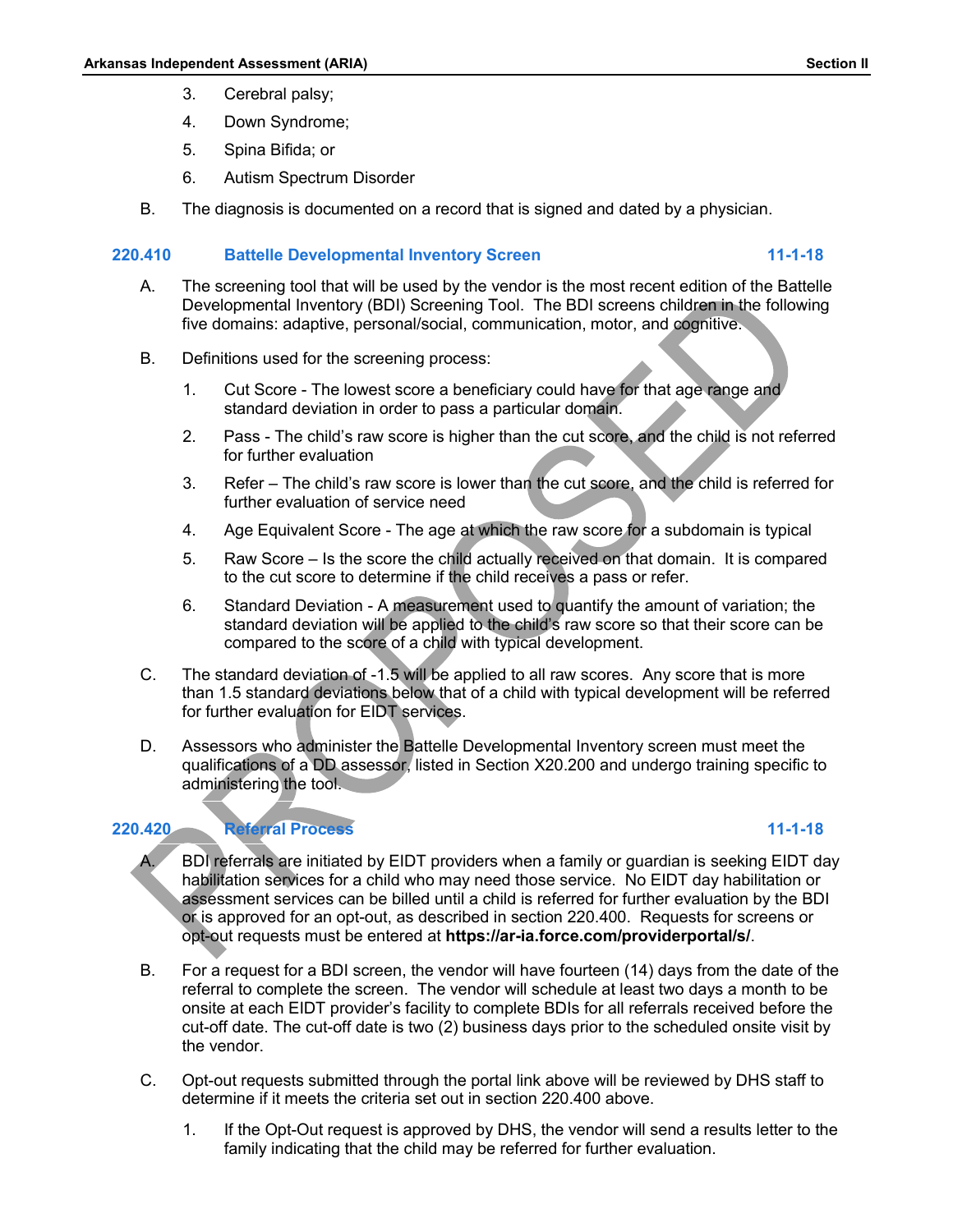2. If the opt-out request is denied by DHS, the referral will be sent out to the vendor so that a BDI can be completed at the next scheduled onsite visit.

# **230.000 PERSONAL CARE SERVICES**

### **230.100 Referral Process 11-1-18**

Independent Assessment (IA) referrals are initiated by Personal Care (PC) service providers identifying a beneficiary who may require PC services. After January 1, 2019, individuals who are enrolled in a PASSE will not require a personal care assessment to continue services. Requests for functional assessment shall be transmitted to the Department of Human Services (DHS) or its designee, and will require supporting documentation. Supporting documentation that must be provided include:

- A. A provider completed form that has been provided by DHS; and
- B. A referral form, if it is an initial referral.

DHS or its designee will review the request and make a determination to either:

- A. Finalize a referral and send it to the vendor for a PC IA.
- B. Provide notification to the requesting entity that more information is needed, and that the
- C. PC provider may resubmit the request with the additional information.
- D. Provide notification to the requesting entity the request is denied, for example, if a functional assessment has been performed within the previous ten (10) months and there is no change of circumstances to justify reassessment.

PC IA Reassessments must occur annually, but may occur more frequently if a change of circumstances necessitates such.

# **230.200 Assessor Qualifications 11-1-18**

In addition to the qualifications listed in Section 202.000, PC assessors must be a Registered Nurse licensed in the State of Arkansas.

- A. Tiering Definitions:
	- 1. Tier 0 means you did not score high enough in any of the Activities of Daily Living (ADLs) such as Eating, Bathing, Toileting, to meet the state's eligibility criteria for Personal Care Services. A Tier 0 means that you did not need any "hands on assistance" in being able to bathe yourself, feed yourself and dress yourself as examples.
	- 2. Tier 1 means you scored high enough in at least one of the Activities of Daily Living (ADLs) such as Eating, Bathing, Toileting, to be eligible for the state's Personal Care Services. A Tier 1 means that you needed "hands on assistance" to be able to bathe yourself, dress yourself, or feed yourself, as examples.
- B. Tiering Logic

| Tier 0<br>Tier 1 |
|------------------|
|------------------|

# **230.300 Tiering 11-1-18**